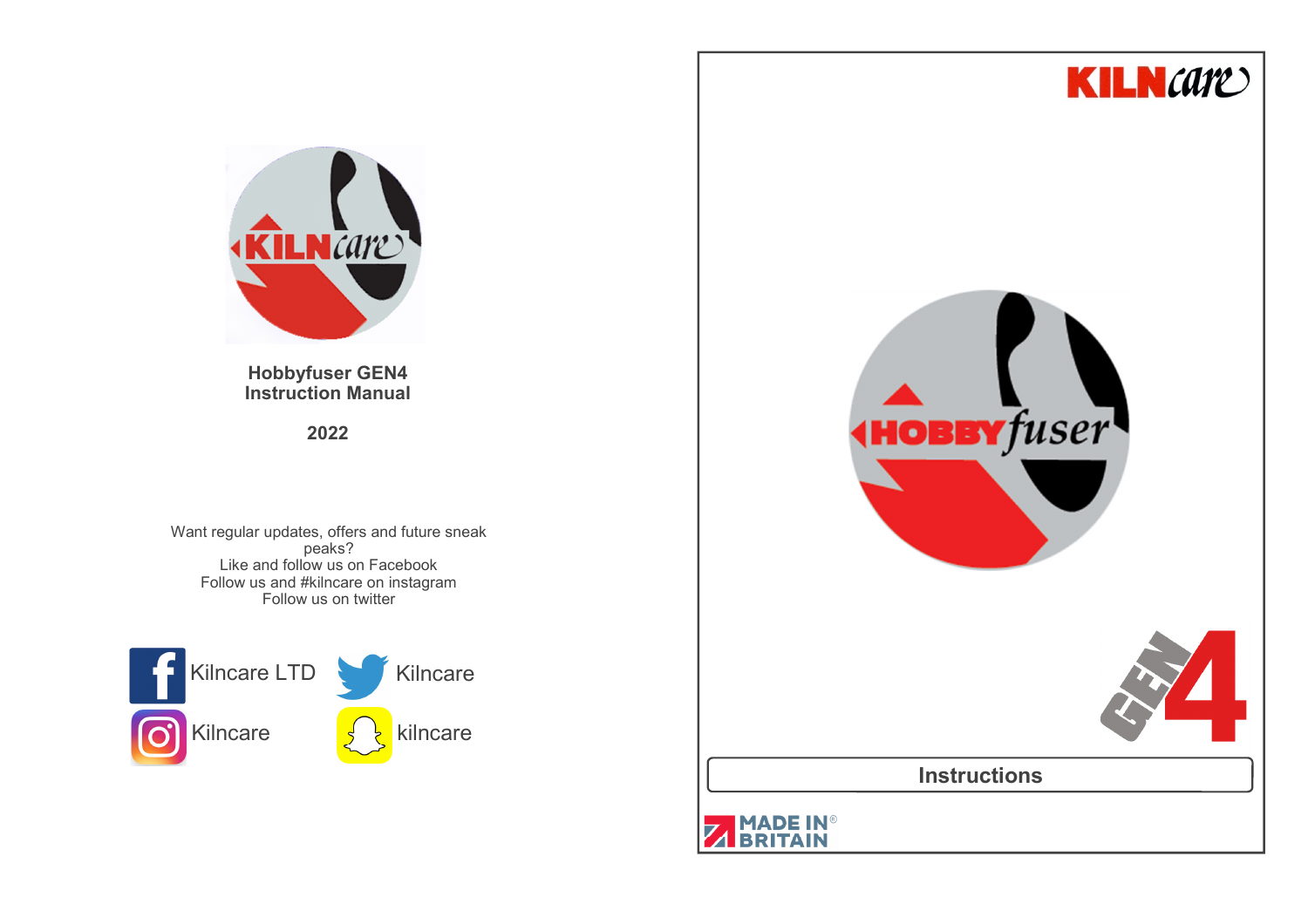

**Thank you for choosing to purchase a Hobbyfuser kiln for your glasswork.**

**We hope you will have many years happy use out of your kiln.** 

**This kiln underwent a huge amount of research and testing in order to make it, what we believe, one of the most robust and reliable kilns in the world.**

**Please read this manual fully to get to know your kiln before use.**

#### **Index**

Page **2Safety notices.**

- **3For your records. Where to site your kiln.**
- **4Optional stand.**
- **5Electrical connection. Initial firing. Lid vent.**
- **7Loading. Initial firing.**
- **8Looking after your kiln.**
- **9Damaged brick replacement.**
- **10Element replacement.**
- **11KCR32C instructions.**
- **15Trouble shooting.**
- **16Contact us.**
- **17 Your Notes.**
- **20 CE Certificate.**

 **Safety notices**

Your Hobbyfuser is designed and built to meet all European Directives and British Standards.

 However, as with all kilns, there are certain measures that you must take to achieve optimum safety.

# **European Declaration of Conformity.**

**Kilncare Limited, The Kiln Works, 907 Leek New Road, Baddeley Green, Stoke on Trent, Staffordshire, United Kingdom, ST2 7HQ.**

We declare that the equipment described below was manufactured ourselves to comply with directives listed.

 We do not give any assurance that the equipment is suitable for any purpose other than that listed below and must be operated and maintained in accordance with our operating instructions.

> **Products.**Hobbyfuser GEN4 kiln.

> > **Directives.**

 LVD - Low Voltage Directive 2006/95/EC. EMC - Electromagnetic Compatibility Directive 2004/108/EC# #The equipment is intended for use only in premises having a service current capacity of 100 A per phase, supplied from a distribution network having a nominal voltage of 400/230 V,

 The user should determine in consultation with the supply authority, if necessary, that the service current capacity at the interface point is sufficient for the equipment.

**Harmonized Standards.**BS EN 1088:1995+A2:2008, BS EN 55014-1:2006, BS EN 55014-2:1997.

> **Description.** General Glass Kiln.

**Purpose of use.** Glass fusing, slumping and colouring up to the maximum temperature stated on the kiln data plate.

> **Product serial number.**As per affixed data plate.

> > **Manufacture year.**2022

Technical documentation is held for this product.

 Lee Sherwin,Director,

Sthewer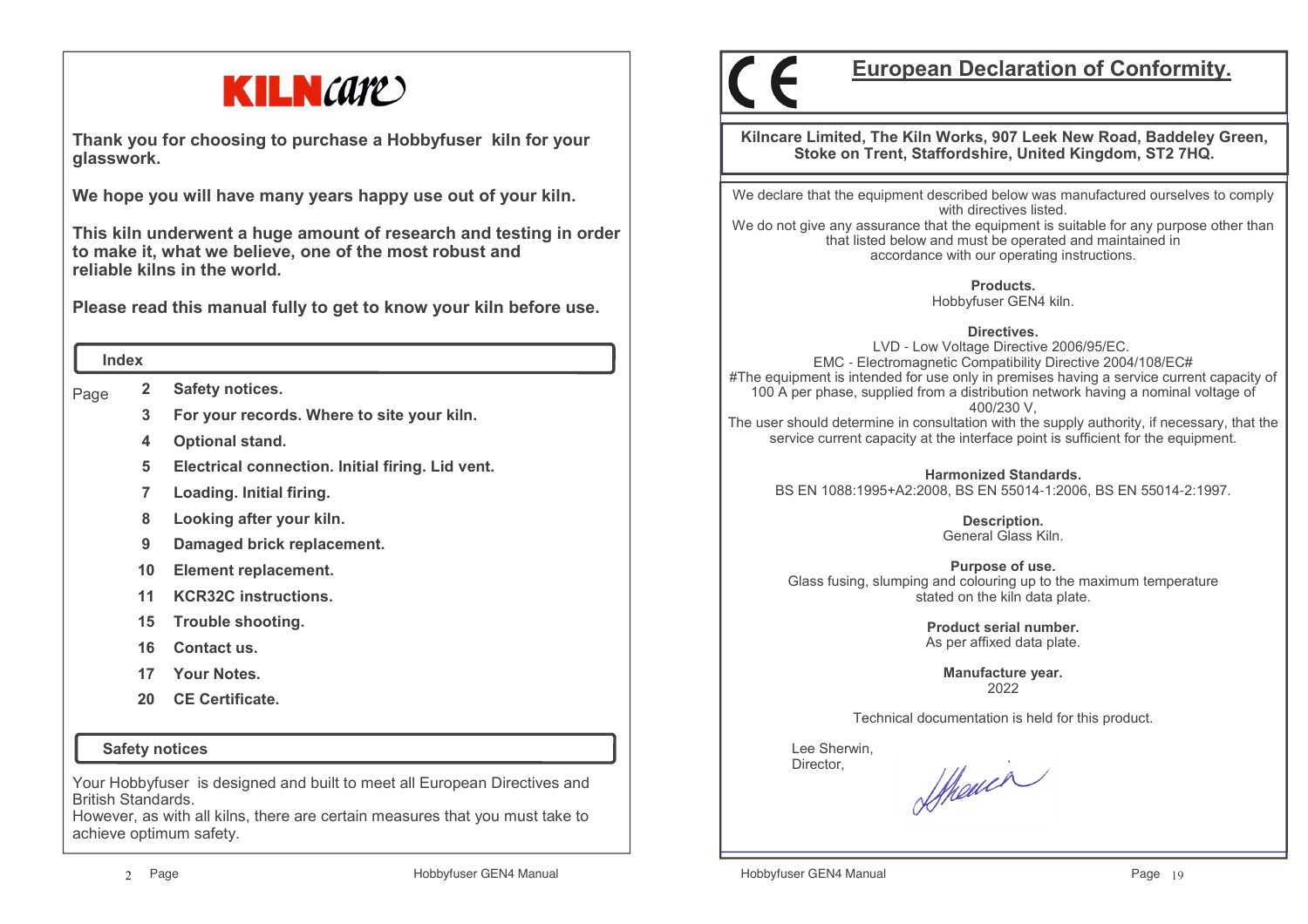#### **Electricity**

 The Hobbyfuser meets all Electrical Safety Directives, including a lid safety switch. However, the kilns are electric and as such certain measures should be taken.

Keep the kiln dry.

Never attempt to remove any of the kiln cover panels or do any repair work when the kiln is plugged into a mains electricity socket.

Never use the kiln if external cables are damaged.

Have the kiln tested by a competent person at least every 12 months.

Never turn the power on to the kiln when the KCR2 is not plugged in.

# **Hot Surfaces**

 The kiln will have hot surfaces. Do not touch the kiln when it has been on for any period of time as the case temperatures will rise with time.

Keep pets clear at all times.

Keep the kiln clear of flammable items such as curtains etc.

# **Your new arrival**

| For your records  |  |
|-------------------|--|
| Date of purchase. |  |

**Company purchased from \_\_\_\_\_\_\_\_\_\_\_\_\_\_\_\_\_\_\_\_**

**First date of use \_\_\_\_\_\_\_\_\_\_\_\_\_\_\_\_\_**

**Unpacking your kiln** Once unpacked, please show consideration to the environment when disposing of your kiln packaging.

#### **Where to install your kiln**

Position the kiln allowing a minimum of 30cm clearance around both sides.

The kiln casing will get hot and so any combustible material must be kept at a safe distance. Never leave combustible materials on the kiln lid or touching the

 $\mathcal{L}=\{x_1,\ldots,x_n\}$  , we can assume that  $\mathcal{L}=\{x_1,\ldots,x_n\}$  , we can assume that

—————————————————————————————

 $\mathcal{L}=\{x_1,\ldots,x_n\}$  , we can assume that  $\mathcal{L}=\{x_1,\ldots,x_n\}$  , we can assume that

—————————————————————————————

 $\mathcal{L}=\{x_1,\ldots,x_n\}$  , we can assume that  $\mathcal{L}=\{x_1,\ldots,x_n\}$  , we can assume that

—————————————————————————————

 $\mathcal{L}=\{x_1,\ldots,x_n\}$  , we can assume that  $\mathcal{L}=\{x_1,\ldots,x_n\}$  , we can assume that

—————————————————————————————

 $\mathcal{L}=\{x_1,\ldots,x_n\}$  , we can assume that  $\mathcal{L}=\{x_1,\ldots,x_n\}$  , we can assume that

—————————————————————————————

 $\mathcal{L}=\{x_1,\ldots,x_n\}$  , we can assume that  $\mathcal{L}=\{x_1,\ldots,x_n\}$  , we can assume that

—————————————————————————————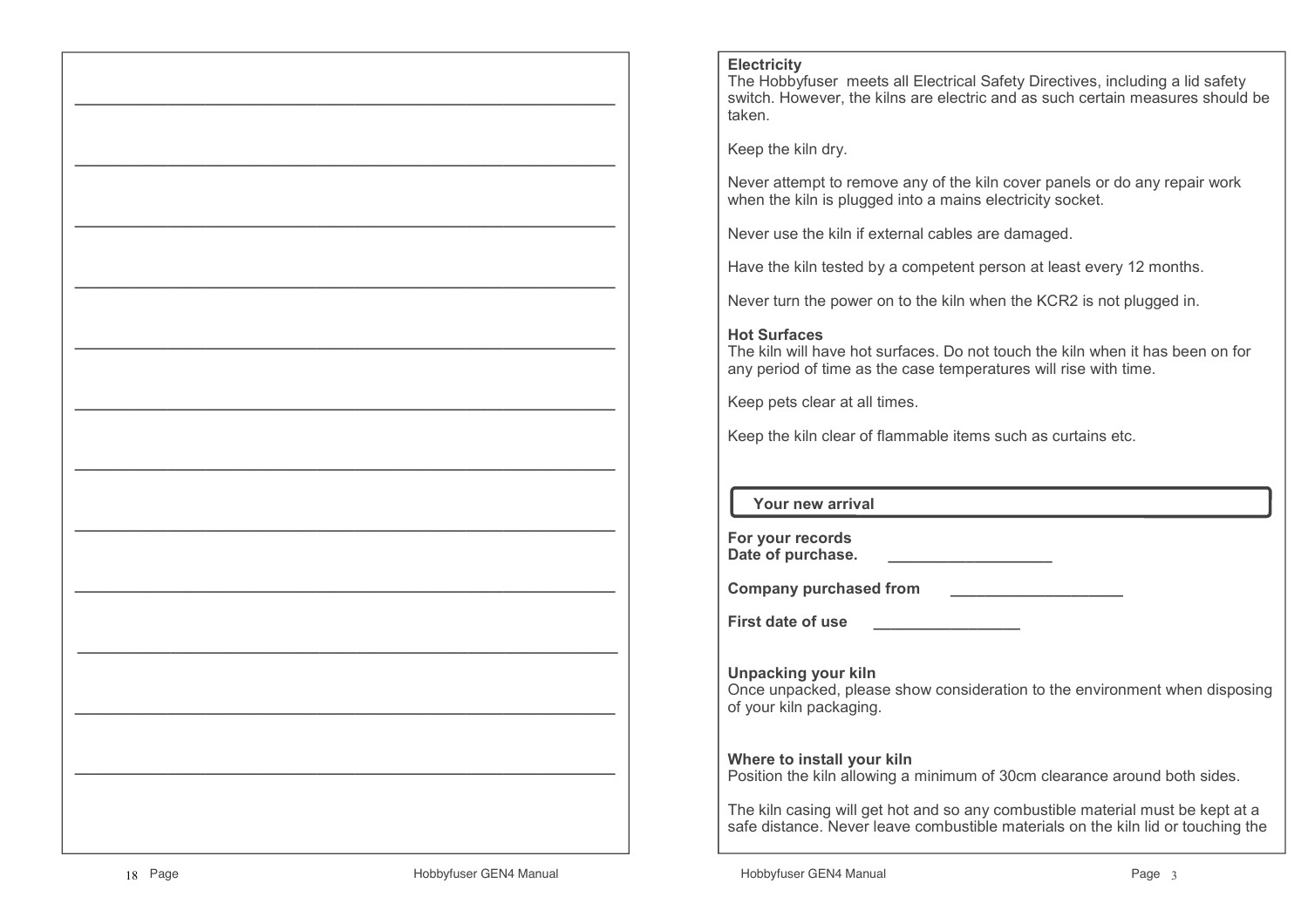# kiln during a firing.

Do not site the kiln close to flammable items such as curtains etc.

The floor or bench must be capable of carrying the weight of the kiln. The Hobbyfuser does have air clearance under it and so there should be no need to protect the bench top, however, if your firings are to be prolonged then it is advisable to sit the kiln on a heat resistant material.

Consideration must also be given to the ceiling area above the kiln as heat will radiate upwards from the kiln.

I**MPORTANT**. The top of the lid and the side cover boxes of the Hobbyfuser will see high temperatures, so careful consideration must be given to siting with regard to the safety of children and pets. It is advised that the kiln is left untouched until the kiln has finished it's given program and fully cooled.

Remember, whilst the kiln is cooling it may be possible that the external case temperature actually increases.

Do not site the kiln outside.

It is advised to site the kiln in a room that has ventilation.

The floor or the bench that the kiln is to be sited on should be as flat as possible. If there is a twist or unevenness in the surface it can cause the kiln lid to sit slightly to one side or the other.

 Although this will have no damaging effect to the kiln, it can cause the lid catch to be difficult to operate as it may then be out of line.

#### **Optional Stand**

 If you have chosen the optional stand it will have been delivered with the kiln in "flat pack" guise.

You will have 2 x shelves, 4 x legs, 1 x Hex Key, 32 pins and 32 locking nuts.

Note that the fixing holes in one of the shelves are wider apart than in the other. The shelf with the wider holes is the top shelf.

 For best results in achieving the flattest possible stand for the kiln, we recommend that the stand is positioned in its final position with all of the pins located and the locking nuts only "pinch" tightened.

Next, place the kiln onto the stand. The fact that the pins are not fully tightened will allow the weight of the kiln to level the stand.

|  | <b>Notes</b> |  |  |
|--|--------------|--|--|
|  |              |  |  |
|  |              |  |  |
|  |              |  |  |
|  |              |  |  |
|  |              |  |  |
|  |              |  |  |
|  |              |  |  |
|  |              |  |  |
|  |              |  |  |
|  |              |  |  |
|  |              |  |  |
|  |              |  |  |
|  |              |  |  |
|  |              |  |  |
|  |              |  |  |
|  |              |  |  |
|  |              |  |  |
|  |              |  |  |
|  |              |  |  |
|  |              |  |  |
|  |              |  |  |
|  |              |  |  |
|  |              |  |  |
|  |              |  |  |
|  |              |  |  |
|  |              |  |  |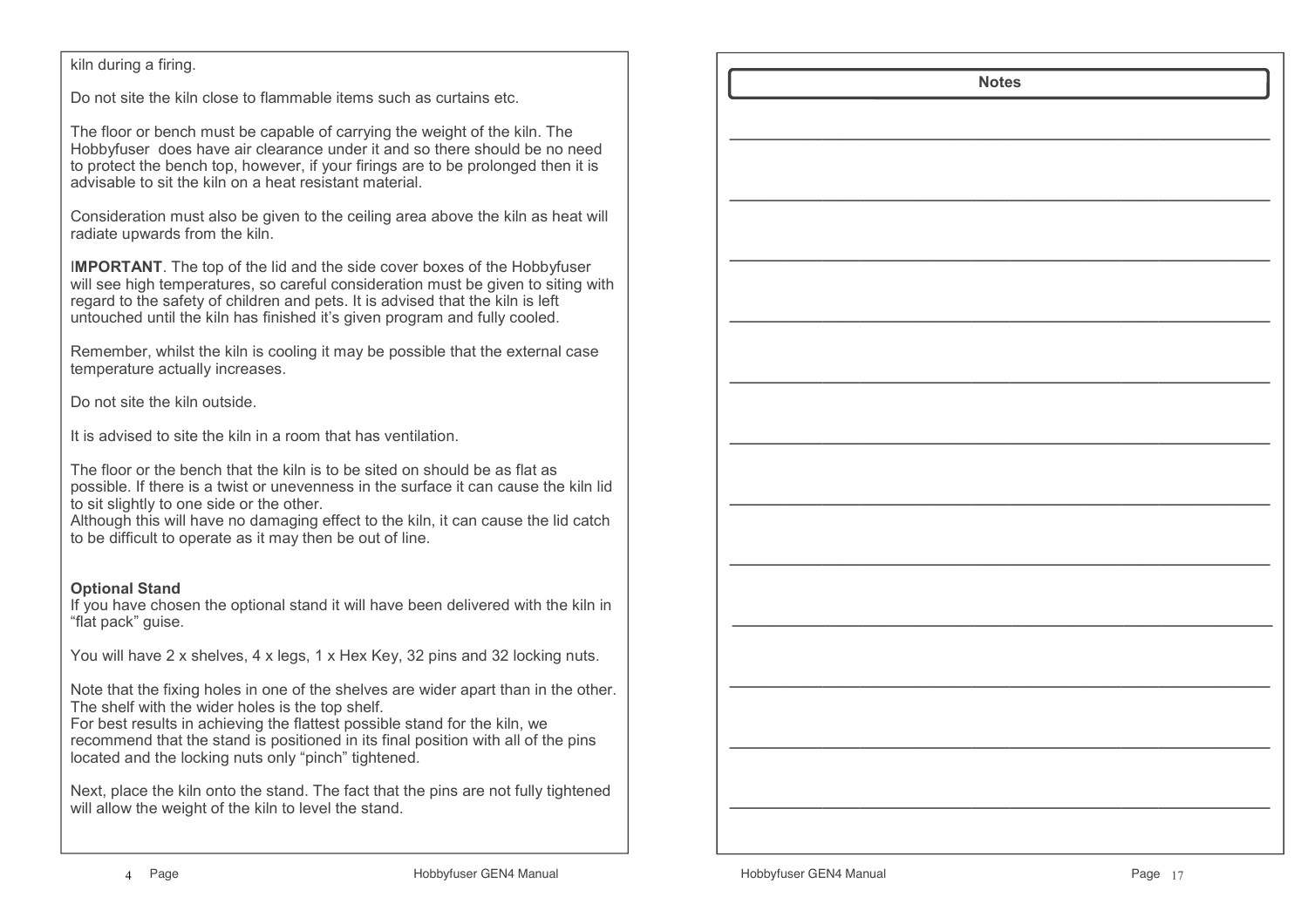#### **Damaged lid seal**

 There are no repairs available for a damaged lid seal. If glow from the inside of the kiln is not visible whilst the kiln is firing it is unlikely that the work will see any ill effects.

 If the inside of the kiln is clearly visible when the kiln is at temperature then you may need to return the lid or hole kiln to Kilncare for relining.

## **Back up**

We pride ourselves on our back up and after sales service and so in the unlikely event of any problems please do not hesitate to call our staff for friendly help and advise.

#### **Contact us at**

**Kilncare ltd, The Kiln Works, 907 Leek New Road, Baddeley Green, Stoke on Trent, Staffordshire, United Kingdom.ST2 7HQ,**

**Tel 0044 1782 535915 / 535338**

**E-mail sales@kilncare.co.uk,** 

**Web www.kilncare.co.uk**

Once the kiln is in its final position the locking nuts can be fully tightened.

#### **Electrical connection**

 The Hobbyfuser comes fitted with a 13 amp plug top fitted. It is designed to work from standard 230v socket outlets.

It is not advisable to use the kiln from an extension lead.

The electrical supply MUST have a sound earth connection.

It is advisable to have your chosen socket outlet tested by a qualified electrician prior to use to ensure its sound condition.

## **Portable Appliance Testing**

 It is possible, depending on the type of establishment that the kiln is to be used in that the kiln may be required to be Portable Appliance Tested along with other electrical items.

It is important that the KCR32C controller is disconnected before testing or there is a risk of the high voltage associated with the test effecting the controller permanently.

On initial testing, the kiln may show a low insulation resistance reading, this is normal and will improve as the kiln dries. Kilns are porous by nature and will absorb moisture from the atmosphere, especial if the kiln is new or has had a period of inactivity.

Periods of testing will be stipulated by the testing body.

# **KILNS AND R.C.D. "TRIPS"**

 Due to the reasons stated above and to insulation material properties, a certain amount of leakage to earth will probably be evident, therefore the fitting of a 30ma R.C.D. in the circuit can create a fault condition at low temperatures if the kiln is damp, at higher temperatures as the kiln insulation heats up, when first fired or used after a long period of inactivity.

 This problem is relatively rare but can be solved by the fitting of a 100ma R.C.D.Consult us or a fully qualified electrician for advise.

# **Initial firing**

Before using the kiln it is advisable to fire the kiln empty to a temperature of 600 degrees centigrade at a rate of around 85 degrees per hour.

 **Program 23 is pre-set for this firing. Consult the KCR32C instructions later in this manual.**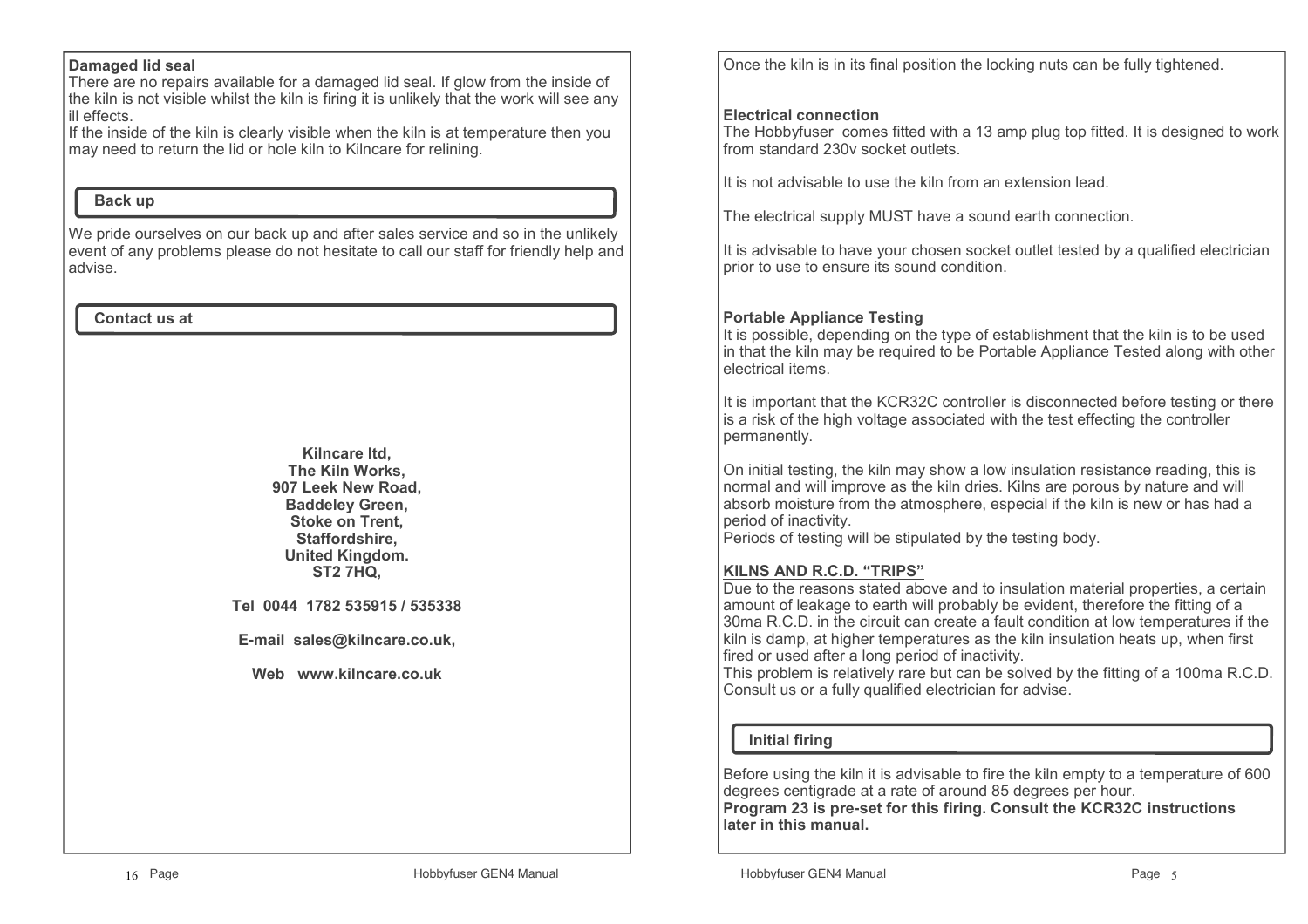On the first firings, a slight odour will be emitted, this is the remnants of binding resins in the boards and should stop after two or three firings depending on temperature of the firings.

There may also be the appearance of smoke coming from the panels on the side of the lid. This the resins burning out from the end of the quartz element tubes and should be gone within a firing or two.

For this initial firing we recommend that the kiln is in a well ventilated area. We suggest that prior to the initial firing, that you use this instruction manual and the controller manual to ensure you are familiar with all aspects of the kiln and usage of the KCR32C

# **Control**

 The KCR32C controller supplied with this kiln has already been set and the characteristics of the kiln have been entered in tor it.

 The kiln and the KCR32C will have already been put through a test firing at the factory.

Please read the instructions on control before starting to use your Hobbyfuser

The controller plugs into the kiln at the socket at the rear right hand side of the kiln. It will only plug in one way.

Once fitted close the clamp to ensure sound connection.

The small blue stand supplied in your Hobbyfuser is for the KCR32C. It can be used to sit the controller at a convenient angle on a bench top or to mount the controller to an adjacent wall using the fixing holes in the rear of the stand.

#### **Operation**

#### **The lid vent**

 Firstly it is best to decide if the bung is to be in or out at the start of the cycle. Insert or remove the vent plug in the roof of the kiln while the lid is open, it is advisable to lower the lid once before placing the fibre paper/ shelf/ board and the glass, as initially it is possible that the action of inserting and removing the bung may produce a slight dust residue.

The kiln can be fired with the bung left in totally. If there is a concern that the item to be fired may be a little damp then it is advisable to leave the vent out until a temperature of around 550c is reached.

# **Cooling with the lid clasp.**

When the kiln has cooled to a relatively low temperature the lid clasp can be

# **Kiln trouble shooting**

#### **KCR32C has no lights**

Check that the isolator that the kiln is plugged into/connected to is turned on.

Check the KCR32C is turned on via its power switch on the top of the KCR32C

With the kiln unplugged/disconnected, check the control plug attached to the KCR32C is correctly inserted into the control socket at the rear of the kiln and that it is secured with the socket clamp.

If the above appear correct contact Kilncare.

**KCR32C is working correctly, is showing that the kiln is receiving power but the kiln is not heating up and orange light is not illuminating.** With the kiln unplugged, check the control plug attached to the KCR32C is correctly inserted into the control socket at the rear of the kiln and that it is secured with the socket clamp.

 Is the lid safety switch operating correctly? Inside the right hand lid element panel there is a tilt switch which shuts off as the lid opens. The lid has to be in the closed position before the tilt switch will allow the elements to heat.

If the above appear correct contact Kilncare.

**KCR32C is working correctly, is showing that the kiln is receiving power but the kiln is not heating up even though the orange light is illuminating.**A kiln element problem. Either the kiln has lost an element or there is a faulty connection on an element.

Contact Kilncare.

**KCR32C shows an ERROR message.**Consult the KCR32C manual and contact Kilncare.

#### **A crackling noise can be heard when the kiln is firing.**

 This will be a loose connection and needs to be fixed immediately by a competent person.Continued use will almost result in the connection failing.

#### **The lid catch doesn't line up**

 Check the surface that the kiln is sitting on. It is almost certain that it is uneven or twisted.Level the surface or relocate the kiln and the catch will line up.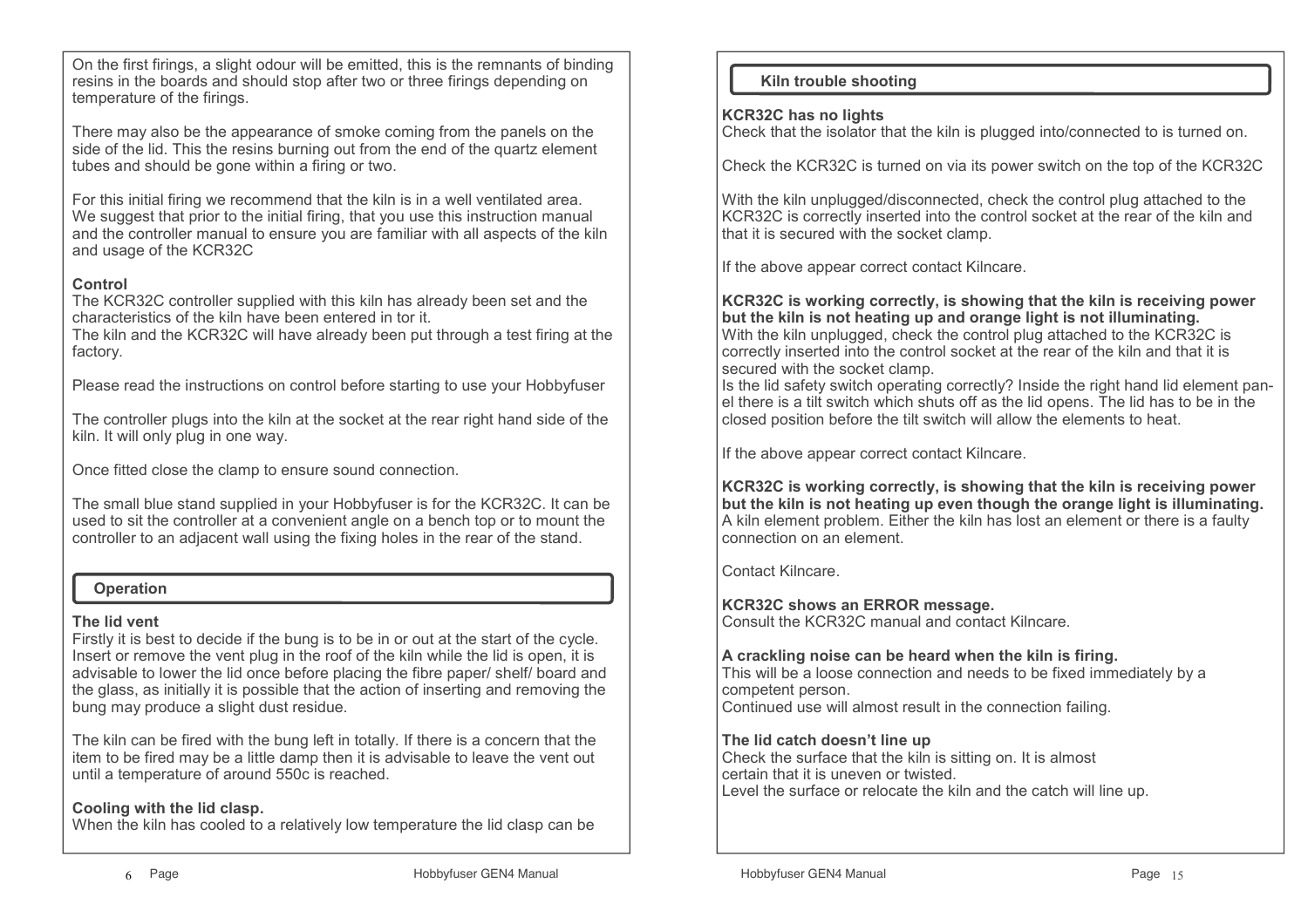| Prog<br>,<br>2    | Description<br>Program      | Seg 1<br>Ramp<br>Rate<br>吉 | Temp<br>C<br>Seg 1<br>Soak | Seg 1<br>Soak<br>Time<br>mins<br>$\dot{\bar{\pm}}$ | Seg 2<br>Rate<br>C/Hr | Seg 2<br>Soak<br>Temp<br>C | Seg 2<br>Soak<br>Time<br>mins<br>$\dot{\pm}$ | Seg 3<br>Rate<br>C/Hr | Seg<br>3<br>Soak<br>Tem<br>$\Omega$ | Seg 3<br>Soak<br>Time<br>mins<br>三 | Seg 4<br>Ramp<br>Rate<br>C/Hr | Temp<br>C<br>$\frac{3eg4}{30ak}$ | Seg 4<br>Soak<br>Time<br>mins<br>ビ<br>上 | Seg 5<br>Ramp<br>Rate<br>吉 |
|-------------------|-----------------------------|----------------------------|----------------------------|----------------------------------------------------|-----------------------|----------------------------|----------------------------------------------|-----------------------|-------------------------------------|------------------------------------|-------------------------------|----------------------------------|-----------------------------------------|----------------------------|
|                   | 4-6mm Float<br>Glass Fuse   | 150                        | 538                        | 00:10                                              | <b>FULL</b>           | 840                        | 00:20                                        | <b>FULL</b>           | 538                                 | 00:45                              | 182                           | 427                              | 00:15                                   | END                        |
| $\mathbf{\Omega}$ | 4-6mm Float<br>Glass Slump  | 150                        | 538                        | 00:00                                              | 200                   | 700                        | 00:15                                        | <b>FULL</b>           | 538                                 | 00:15                              | 182                           | 427                              | 00:00                                   | END                        |
| 3                 | 6mm Bullseye<br>Fuse        | 222                        | 677                        | 00:30                                              | 333                   | 795                        | 00:10                                        | <b>FULL</b>           | 482                                 | 01:00                              | 83                            | 371                              | 00:01                                   | END                        |
| 4                 | 6mm Bullseye<br>Slump       | 167                        | 640                        | 00:10                                              | <b>FULL</b>           | 482                        | 01:00                                        | 56                    | 371                                 | 00:01                              | END                           |                                  |                                         |                            |
| 5                 | 6mm System 96<br>Fuse       | 200                        | 500                        | 00:20                                              | <b>FULL</b>           | 804                        | 00:12                                        | <b>FULL</b>           | 540                                 | 00:40                              | 150                           | 510                              | 00:20                                   | END                        |
| ဖ                 | 6mm System 96<br>Slump      | 155                        | 704                        | 00:00                                              | <b>FULL</b>           | 540                        | 00:30                                        | <b>FULL</b>           | 510                                 | 00:10                              | 26                            | 371                              | 00:00                                   | END                        |
| $\overline{ }$    | Bottle Firing<br>Cycle      | 170                        | 510                        | 00:00                                              | 250                   | 780                        | 00:10                                        | <b>FULL</b>           | 510                                 | 00:00                              | <b>DZ</b>                     | 400                              | 00:30                                   | END                        |
| $\infty$          | Low Stain<br>$\blacksquare$ | 200                        | 570                        | 00:10                                              | FULL                  | 516                        | 00:30                                        | 100                   | 300                                 | 00:00                              | END                           |                                  |                                         |                            |
| တ                 | High Stain                  | 200                        | 665                        | 00.10                                              | <b>FULL</b>           | 550                        | 00.20                                        | <b>FULL</b>           | 516                                 | 00.30                              | 100                           | 300                              | 00.00                                   | END                        |

used to aid cooling in conjunction with removing the lid vent plug. Undo the clasp, lift the lid slightly and sit the top half of the clasp onto the main base section as shown below. The clasp with get hot in this position so take precautions when returning to it..

We do not recommend cooling in this manner above 100c.



# **Loading**

Load the kiln with the glass items that are to be fired.

Remember glass will stick to the bricks so a separating medium must be used. This can take many forms including fibre paper or a refractory batt (shelf) covered with batt wash.

 It is not necessary that a kiln shelf is used and the work can be placed straight on the kiln floor if a separator is used, such a fibre paper etc to keep the glass from sticking to the kiln floor bricks when hot.

 If a kiln shelf is to be used, it does not HAVE to be raised from the kiln floor and the shelf does not need to have a separator between itself and the kiln floor bricks.

The glass will need a separator between itself and the batt for the same reasons as it need to be separated from the brick.

The kiln bricks do not need to be painted with battwash, just protect the area where the glass can touch with a separator.

Once the kiln has been loaded with the glass to be fired, lower the lid and clamp shut the clasp to ensure the lid seal remains tight throughout the firing. Plug the kiln into a suitable wall socket outlet.

Enter the firing cycle and start the KCR2.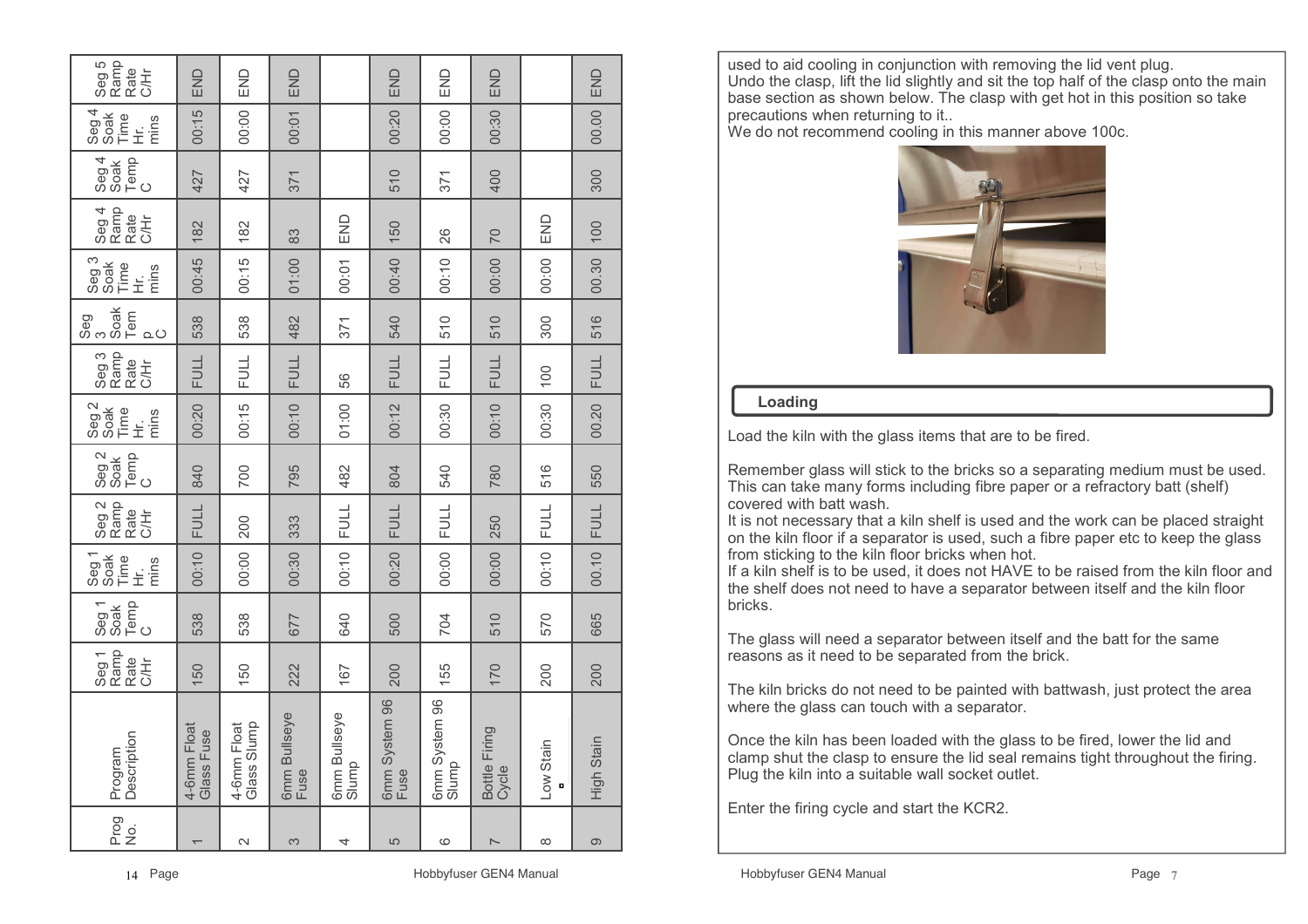# **What to expect on the initial firing**

Once the KCR32C has been stated and after a slight delay a red dot will appear on the controller display and a quiet click will be heard from the the rear of the kiln This is the safety relay of the kiln turning the power on. A similar click will be heard to click on and off at various points through the cycle as the KCR32C regulates the kiln temperature.

As mentioned on previous pages, a slight odour will be released and the insulation binders burn out.

# **Looking after your kiln**

REMEMBER, the kiln is for stained glass applications, fusing and slumping. IT IS NOT A MOULD DRYER.

 Moulds used for slumping contain a huge amount of water, it is recommended that the mould is thoroughly dried prior to insertion in the kiln. The kiln will operate with a wet mould in it but the kiln was not designed to expel large quantities of water vapour from its chamber. Continued use of wet moulds in the kiln chamber could result in premature deterioration of the kiln structure.

Care must be taken not to load the kiln to a height that will result in the elements being closed on to the load. This invariably results in broken element tubes.

When shutting the kiln lid, gentle operation will also prevent accidents.

The lid insulation of your Hobbyfuser 3 is press cut and then machined together under pressure to ensure that the insulation is fitted to its maximum strength and to ensure many years of service. This process does mean that extra care is needed to keep the brick tops clear of objects when closing the lid as repairs to the lid seal are difficult and may result in the lid needing to be re-lined.

Depending on use, it is advisable to check all electrical connections are tight every 6 months or so and that no cables are discolouring due to heat.

# **Damaged Brick replacement**

 In the event of an accident during loading or an unfortunate mishap during the firing, the bricks of the lower half are fully replaceable and are available pre-cut to size.

 To remove a brick, simply loosen it by hand and lift clear. Ensure that the remaining hole is clear of any left behind pieces of brick then slide in the new one. The kiln can then be used immediately.

#### **To pause a program**

 Press and hold the "down" button. The top display will alternate between the current temperature and " Paused ". As the program pauses two confirmation beeps will be heard.

 This temperature will be held indefinitely or until the pause button is pressed again. When the pause is stopped the kiln will continue through the program from where it was paused. Again a confirmation beep will be heard.

# **To forward a program**

 At any time the controller can be made to skip to the next segment. To do this, press and hold the "up" key for 4 seconds. This can be useful if the pause button has been used. It may be that at the end of the manual pause you do not require the kiln to finish the rest of that section and so the program can be moved on to the next section or end using this key.

#### **To view entered program data**

 This can be done whether the kiln is firing or not. Press the "step key", each press will forward the display to the next section.

#### **To alter program data while the kiln is firing**

 Press the "step" key until the desired value is displayed. Alter it using the "up" or "down" keys.

# **Example program**

 If you require the kiln to start a 7am, fire as fast as it can to 800c then hold for 10 hours. It would be programmed like so. We will presume that it is being programmed at 5pm the evening before. We will make this program 4.

Press "step". Use "up" or "down" to select "Pr 4" in the main display. Press "step". Use "up" or "down" keys to enter "FULL" for ramp rate. Press "step". Use "up" or "down" keys to enter "800" for temperature. Press "step". Use "up" or "down" keys to select a dwell time of "10.00" hours. Press "step" Use "up" or "down" keys to enter "END" for ramp rate. Press "start" Use "up" or "down" keys to select a delay time of "14.00" hours.Main display will show "14.00" with a flashing dot as the time counts down. After 14 hours the kiln will start.

For more detailed KCR32C instructions consult the KCR32C manual supplied separately.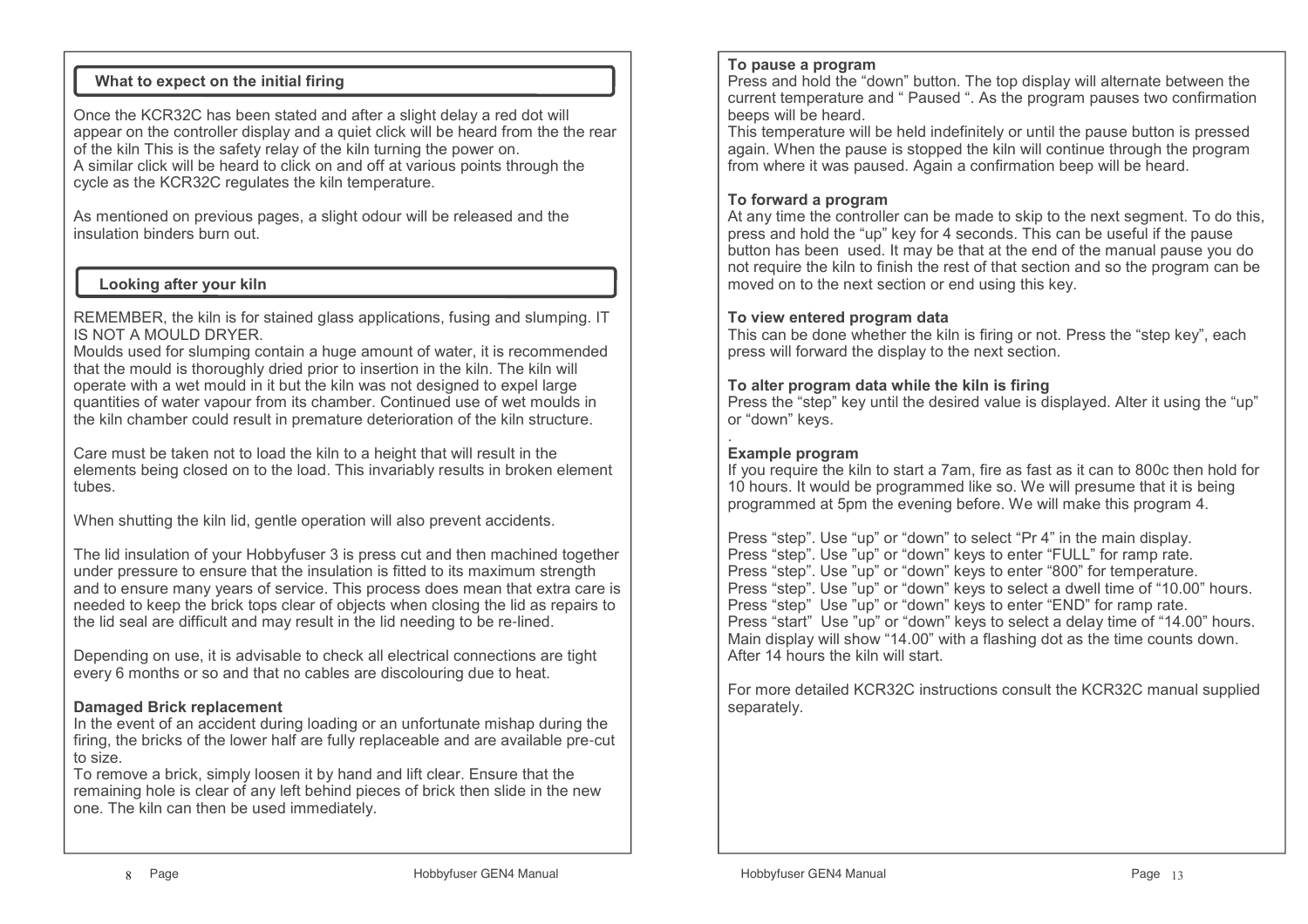#### hold the first temperature.

Press "step". The main display will show a temperature, for instance "85", "FULL" or "END". The segment display will now show "2", this is segment 2. The ramp light will illuminate above the main display.

 This segment is how fast you would like the kiln to reach its second temperature.

 At this point, if the kiln is required to finish, press the "down" key until "END" is shown in the top display. End is below 0000 on the main display.

All the above is segment 1 and the start of segment 2, the controller has 9 segments and so for more complicated firings carry on as above by setting the next time, temperature and dwell.

 When you have programmed all you require, select "END" at the start of the following segment.

**After a few seconds the display will time out and show the kiln temperature.**

## **To run a program**

 Press "step" the main display will show "Pr " and the program number. Use the "up" or "down" keys to select the program number required.

Press "start" and the main display will show a time, for instance "00.10" or "PASS". The segment display will show " 1 " and the time light above the main display will illuminate.

 Delay is the time in hours and minutes before the kiln will actually start. Set the desired time using the "up" and the "down" keys. If no delay is required hold the down key until the display shows "PASS". Pass is below 0.00. The kiln starts automatically after a few seconds if no time is entered.

If a delay has been set the main display will act as a count down timer showing the hours and minutes remaining before the kiln starts to fire. A flashing dot in the main display will indicate the timer is running.

As the kiln fires the main display will show the kiln temperature and the segment display will show the segment number. If the kiln is climbing, the upward facing ramp triangle will illuminate, the downward facing triangle will illuminate on a cooling ramp and when the kiln is holding temperature both will illuminate.

**To stop a program**Press "start/stop".

Remember, always wear a dust mask and carry out work in a well ventilated area when repairing or replacing refractory items that have been previously fired.

Brick 9 in the Hobbyfuser has the thermocouple passing through it. To remove the thermocouple, firstly remove the rear box cover, then undo the thermocouple retention bracket and slide out the thermocouple.

After the brick is replaced you will need to drill a 3.5mm hole through the brick for the thermocouple to pass through.

Once inserted back into position, make sure the thermocouple is once again clamped to the metal box tightly and securely.

**Hobbyfuser Brick Layout**



# **Element Replacement.**

In the event of an element failure replacement is easy done.

Firstly, unplug the kiln from the electrical supply then unscrew the two side cover boxes that cover the element connections and let them hinge downwards. It is now possible to replace the elements with the side boxes in the lowered position and still attached to the kiln lid. If the cover boxes do need to be removed take extreme care so as to not let the power cables pull at the element tubes.